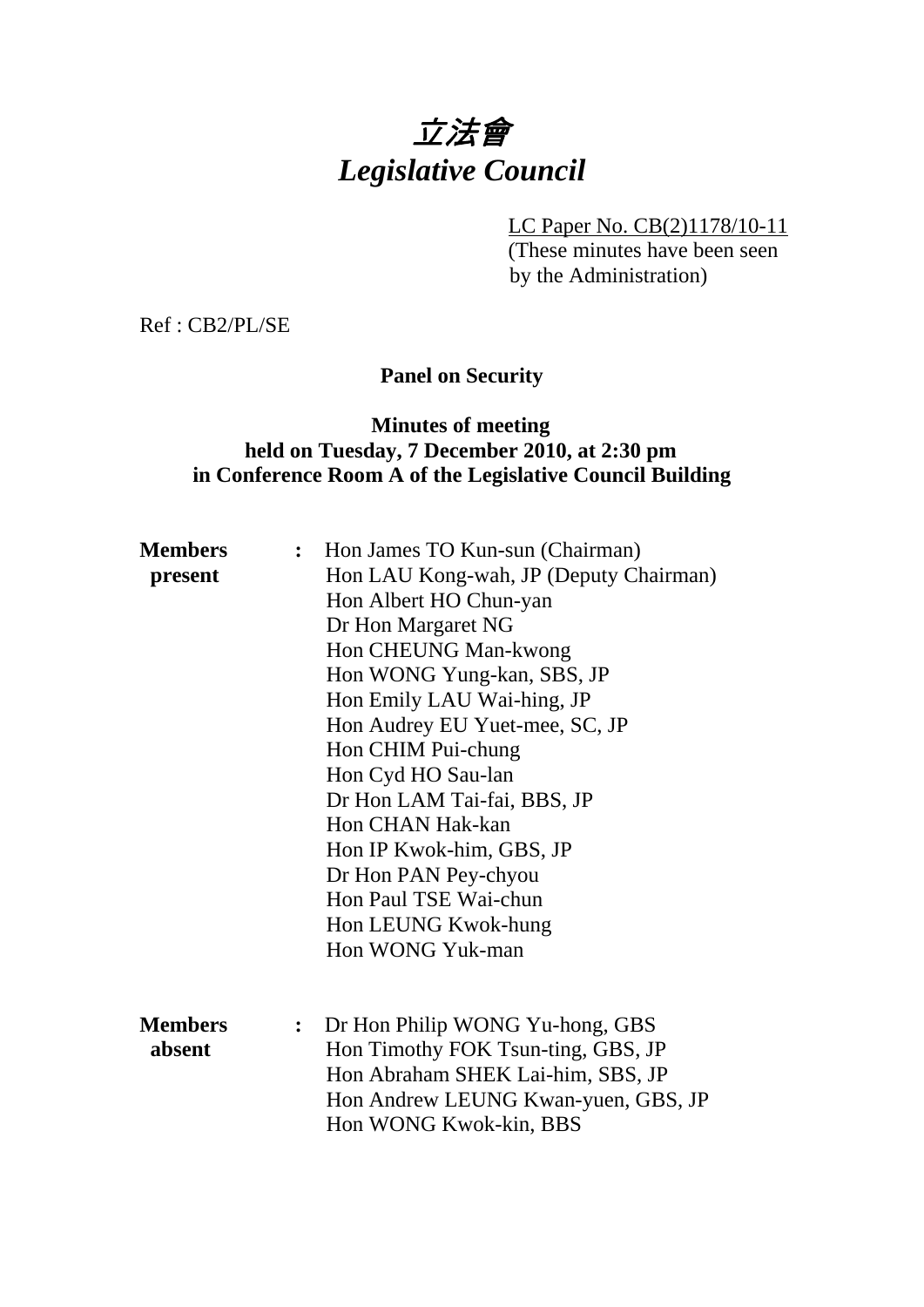**Public Officers :** Item VI  **attending** 

The Administration

Mr LAI Tung-kwok, SBS, IDSM, JP Under Secretary for Security

Mr CHOW Wing-hang Principal Assistant Secretary for Security (D)

Mr David CHIU Wai-kai, IDSM Assistant Director (Personal Documentation) Immigration Department

Item VII

#### The Administration

Mr LAI Tung-kwok, SBS, IDSM, JP Under Secretary for Security

Mrs Millie NG KIANG Mei-nei Principal Assistant Secretary for Security (E)

Mr NG Ka-sing Assistant Commissioner of Police (Crime)

Mr CHEUNG Kwai-kee Chief Superintendent of Police Commercial Crime Bureau

Mr LEE Wing-kong Senior Superintendent of Police Commercial Crime Bureau

Ms CHAN Kam-kuk Chief Inspector of Police Crime Wing Headquarters

Item VIII

Independent Commission Against Corruption

Dr Timothy TONG Hin-ming Commissioner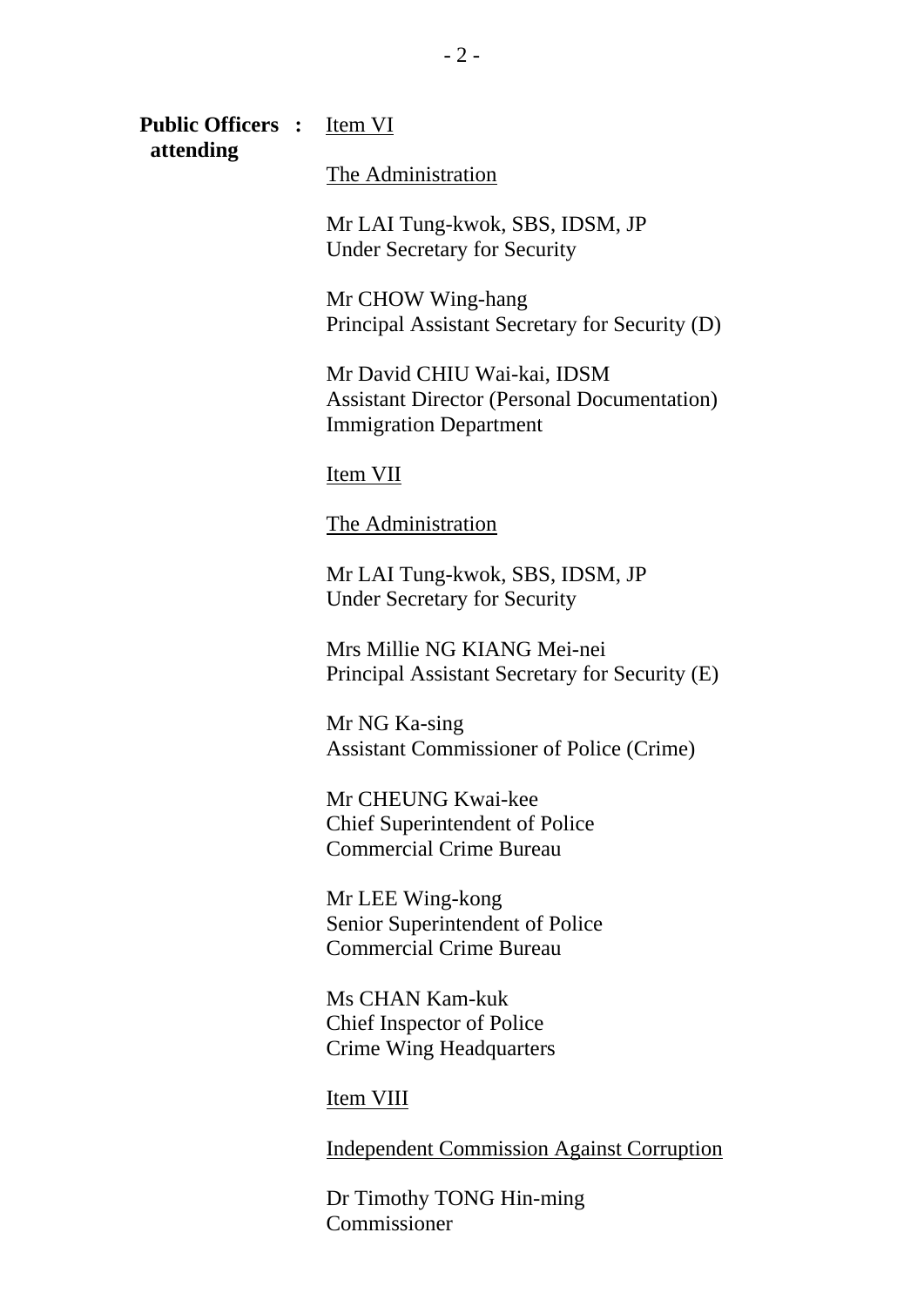|                               | Mr Ryan WONG Sai-chiu, IDS<br>Head of Operations (Acting)                  |
|-------------------------------|----------------------------------------------------------------------------|
|                               | Mr Ricky YAU Shu-chun<br>Director of Investigation/Private Sector (Acting) |
|                               | Mrs WONG CHEUK Wai-kuen<br><b>Assistant Director/Administration</b>        |
| <b>Clerk</b> in<br>attendance | : Mr Raymond LAM<br>Chief Council Secretary (2) 1                          |
| <b>Staff</b> in<br>attendance | : Ms Connie FUNG<br>Senior Assistant Legal Adviser 1                       |
|                               | Mr Watson CHAN<br>Head (Research)                                          |
|                               | Dr Yuki HUEN<br><b>Research Officer 8</b>                                  |
|                               | Miss Josephine SO<br>Senior Council Secretary (2) 1                        |
|                               | Mr Ian CHOW<br>Council Secretary (2) 1                                     |
|                               | Ms Camy YOONG<br>Clerical Assistant (2) 1                                  |

#### Action

# **I. Confirmation of minutes of previous meeting**  (LC Paper No. CB(2)416/10-11)

The minutes of the special meeting held on 19 October 2010 were confirmed.

## **II. Information papers issued since the last meeting**

2. Members noted that no information paper had been issued since the last meeting.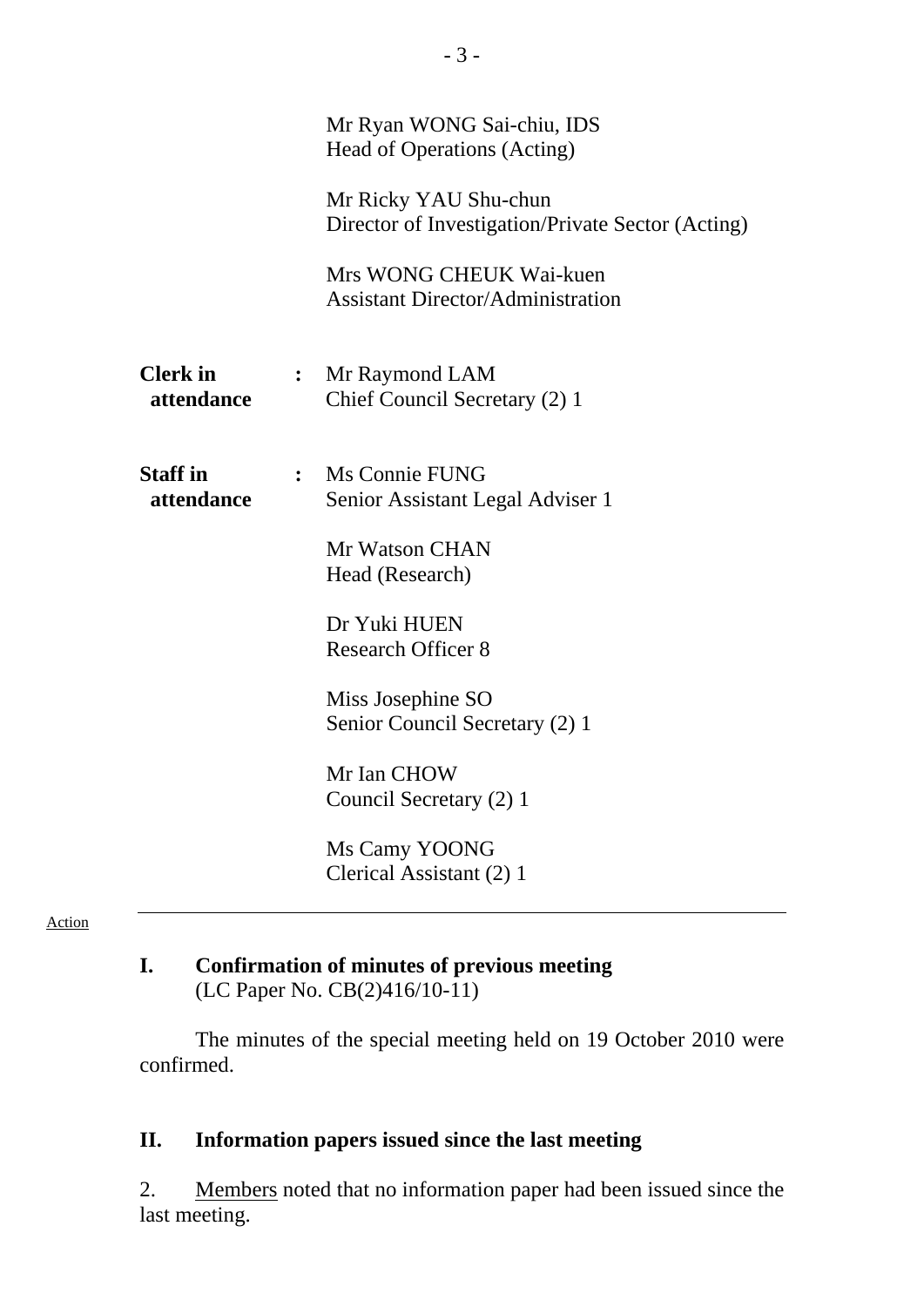#### **III. Date of next meeting and items for discussion**  (LC Paper Nos. CB(2)435/10-11(01) and (02))

#### Regular and special meetings in January 2011

3. Members noted that the Administration proposed to discuss the following items at the next regular meeting to be held on 4 January 2011 at 2:30 pm -

- (a) Replacement of the Case Processing System of Customs and Excise Department;
- (b) Construction of fire station-cum-ambulance facility at Cheung Yip Street, Kowloon Bay;
- (c) Review on procurement of fire services equipment; and
- (d) Daya Bay Nuclear Power Station Notification Mechanism Progress Report.

4. The Chairman said that the Civil Human Rights Front had suggested in its submissions dated 10 November 2010 and 6 December 2010, which had been circulated to members vide LC Paper Nos. CB(2)263/10-11(01) and CB(2)485/10-11(01), that the Panel should hold a meeting to receive the views of deputations on the subject "Police's handling of public meetings and public processions, and prosecution of assault on Police officers", which had been discussed by the Panel at the special meeting on 11 November 2010.

5. The Deputy Chairman noted with grave concern that traffic and passenger flow at various boundary control points ("BCPs") had kept on increasing. As the "Individual Visit Scheme" continued to expand, he was particularly concerned about the capacity of facilities at BCPs and the capability of the relevant departments in the handling of passenger and vehicular clearance travelling between Hong Kong and the Mainland, especially during the festive periods. He suggested that measures taken by the Administration to facilitate immigration clearance of passengers and vehicles at BCPs should be discussed by the Panel before the coming Chinese New Year holidays in early February 2011.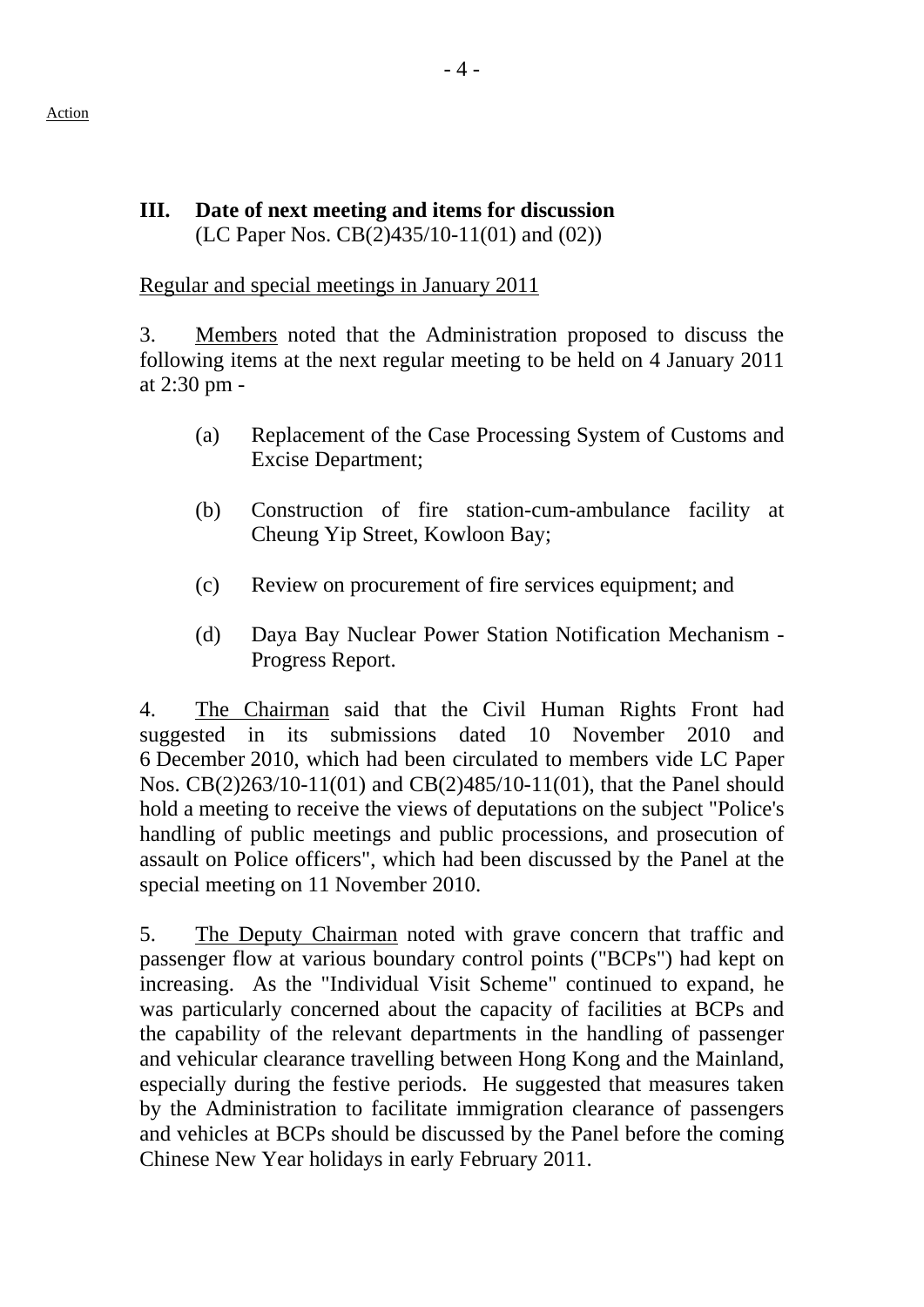6. The Chairman expressed concern about recent media reports that according to WikiLeaks, there was intelligence suggesting that Hong Kong was likely to be a target for terrorist attack during the Olympic Equestrian Events in 2008. The Chairman recalled that while the Director of Immigration informed the media on 16 June 2008 that there was intelligence suggesting that Hong Kong was likely to be a target for such attack, the Administration denied in a press release issued in the same evening that there was such intelligence and stated that the terrorist threat level remained "Moderate". The Secretary for Security also informed the media in a press briefing in August 2008 that there was no accurate intelligence suggesting that Hong Kong was a target. The Chairman was gravely concerned about the Administration's handling and dissemination of information relating to terrorist threat level. He said that the Panel should discuss the issue at the earliest possible time.

7. In view of the number of items proposed for discussion in January 2011, the Chairman advised that he would consider holding a special meeting in January 2011, in addition to the regular meeting on 4 January 2011, to enable members to discuss all the items proposed respectively by the Administration and members.

 (*Post-meeting note*: With the concurrence of the Chairman, a special meeting of the Panel would be held at 8:45 am on 17 January 2011. The notices of the regular and special meetings were issued to members respectively vide LC Paper Nos. CB(2)611/10-11 and CB(2)612/10-11 on 16 December 2010.)

8. The Chairman reminded members that another special meeting would be held on 26 January 2011 at 8:30 am for the Panel to receive a briefing by the Commissioner of Police on the crime situation in 2010.

#### Other issues

9. Mr Albert HO noted from recent media reports that Vietnamese boat people and nationals of certain countries, such as Cuba or Korea, were not eligible for acquiring Chinese nationality even if they were Hong Kong permanent residents with right of abode in Hong Kong. He expressed concern whether and why certain categories of foreign nationals who had resided in Hong Kong for years were not eligible for Chinese nationality, and whether such policy would contravene the Hong Kong Bill of Rights and any other international conventions currently applied to Hong Kong. The Chairman suggested and members agreed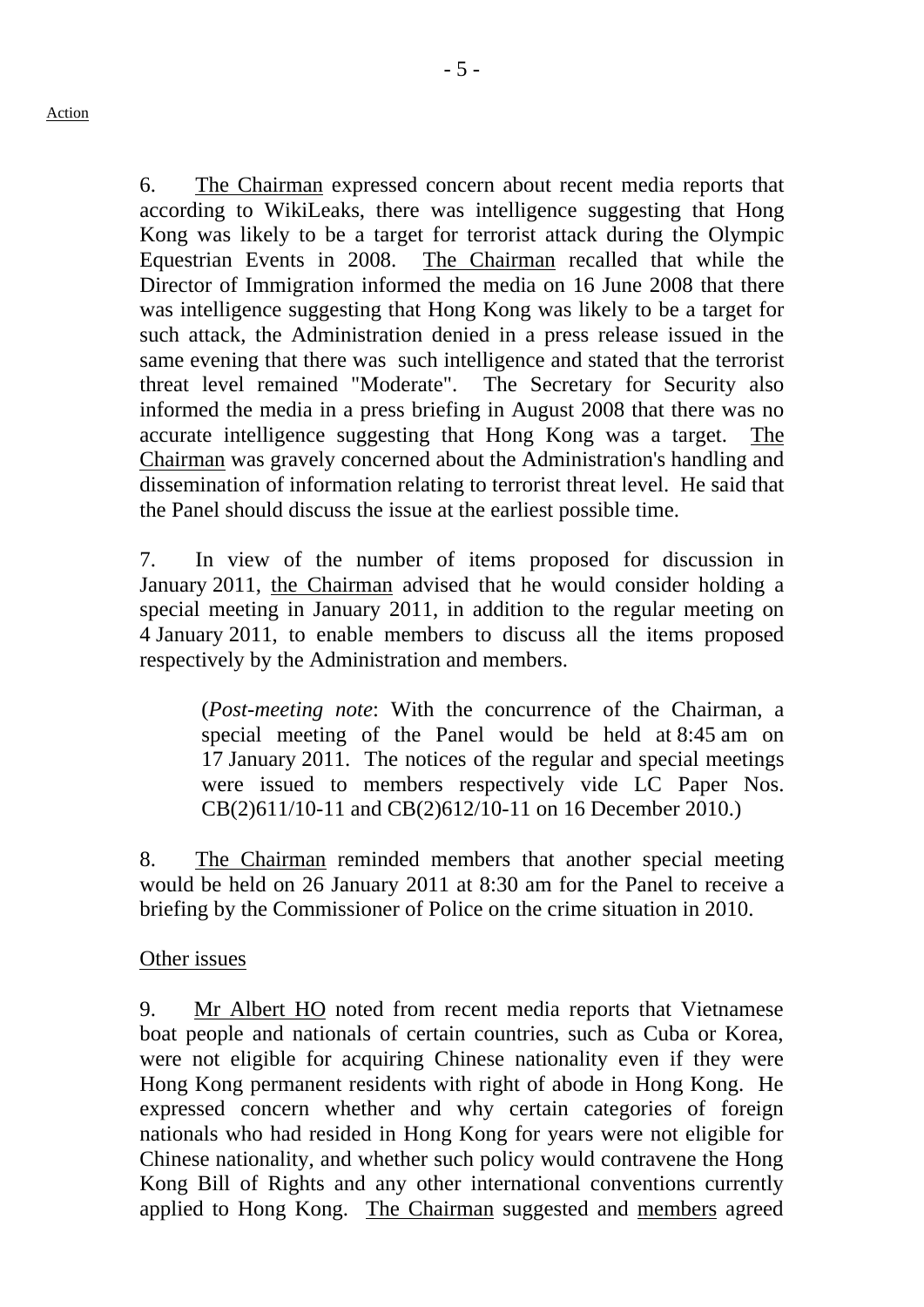Admin

that the Administration should be requested to provide information on how application for Chinese nationality was handled, the total number of such applications received, approved and rejected so far, as well as the number of stateless persons currently residing in Hong Kong.

#### **IV. Outline of research study on mechanisms for handling torture claims in selected jurisdictions**  (LC Paper No. CB(2)435/10-11(03))

10. Head (Research) briefed members on the proposed research outline

on mechanisms for handling torture claims in selected jurisdictions.

11. Members noted that the Research Division proposed to study the relevant mechanisms in the United Kingdom, Australia, the United States and Switzerland.

12. The Deputy Chairman suggested that the research study should also cover the experience of Asian countries, such as Japan, in the handling of torture claims.

Legal Adviser 13. Dr Margaret NG suggested that the research study should provide information on whether the mechanisms for handling/assessing torture claims in the selected overseas jurisdictions were able to meet the high standards of fairness, as required by the courts in the Hong Kong Special Administrative Region. She asked the legal adviser to the Panel to provide input on whether the mechanisms in the selected overseas jurisdictions had been subject to legal challenge.

> 14. Dr Margaret NG added that she was given to understand that there was some confusion in the legal sector regarding the process and procedures for the handling of torture claims under the enhanced screening mechanism. She considered that the Administration should be requested to provide the relevant information, including the procedures involved in processing torture claims, how a duty lawyer was assigned and the duties/role of a duty lawyer in the process.

15. Members endorsed the proposed research outline.

Admin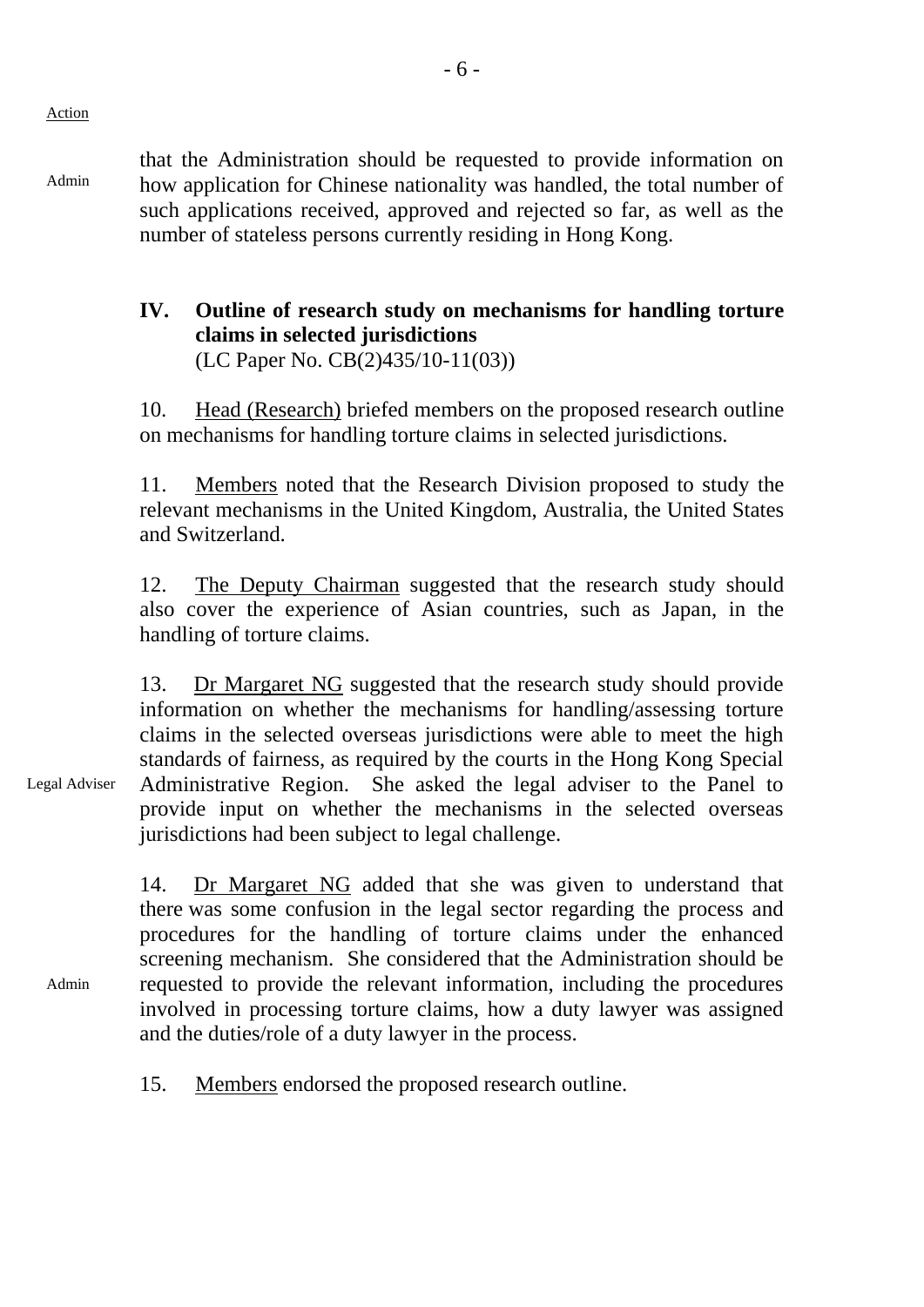#### **V. Proposal to form a subcommittee to review the Daya Bay Nuclear Power Station Notification Mechanism**  (LC Paper No. CB(2)451/10-11(01))

- 7 -

16. The Chairman referred members to the Administration's letter dated 6 December 2010, which was tabled at the meeting, in response to the Panel's proposal to form a subcommittee to review the Daya Bay Nuclear Power Station Notification Mechanism.

(*Post-meeting note*: The Administration's letter was circulated to members vide LC Paper No. CB(2)503/10-11 on 8 December 2010.)

17. Noting that the item "Daya Bay Nuclear Power Station Notification Mechanism - Progress Report" would be discussed at a meeting to be held in January 2011, the Chairman suggested and members agreed to defer the discussion on whether to form a subcommittee to review the Daya Bay Nuclear Power Station Notification Mechanism until the latest developments were discussed at the January meeting.

# **VI. Privacy Compliance Assessment Report for the Smart Identity Card System**

(LC Paper Nos. CB(2)2137/09-10(01), CB(2)435/10-11(04) and (05))

18. Under Secretary for Security ("US for S") and Assistant Director (Personal Documentation) of the Immigration Department ("AD of ImmD") briefed members on the recommendations made by the Office of the Privacy Commissioner for Personal Data ("PCO") in the Privacy Compliance Assessment Report ("the Report") on the Smart Identity Card System ("SMARTICS"), and the follow-up actions taken by the Immigration Department ("ImmD") as set out in the Administration's paper.

19. The Deputy Chairman enquired about the follow-up actions taken by ImmD in respect of Recommendation 9 in the Annex to the Administration's paper, where PCO recommended ImmD to enhance the practice of its Confidential Records Unit ("CRU") in providing smart identity ("ID") card data to other government departments.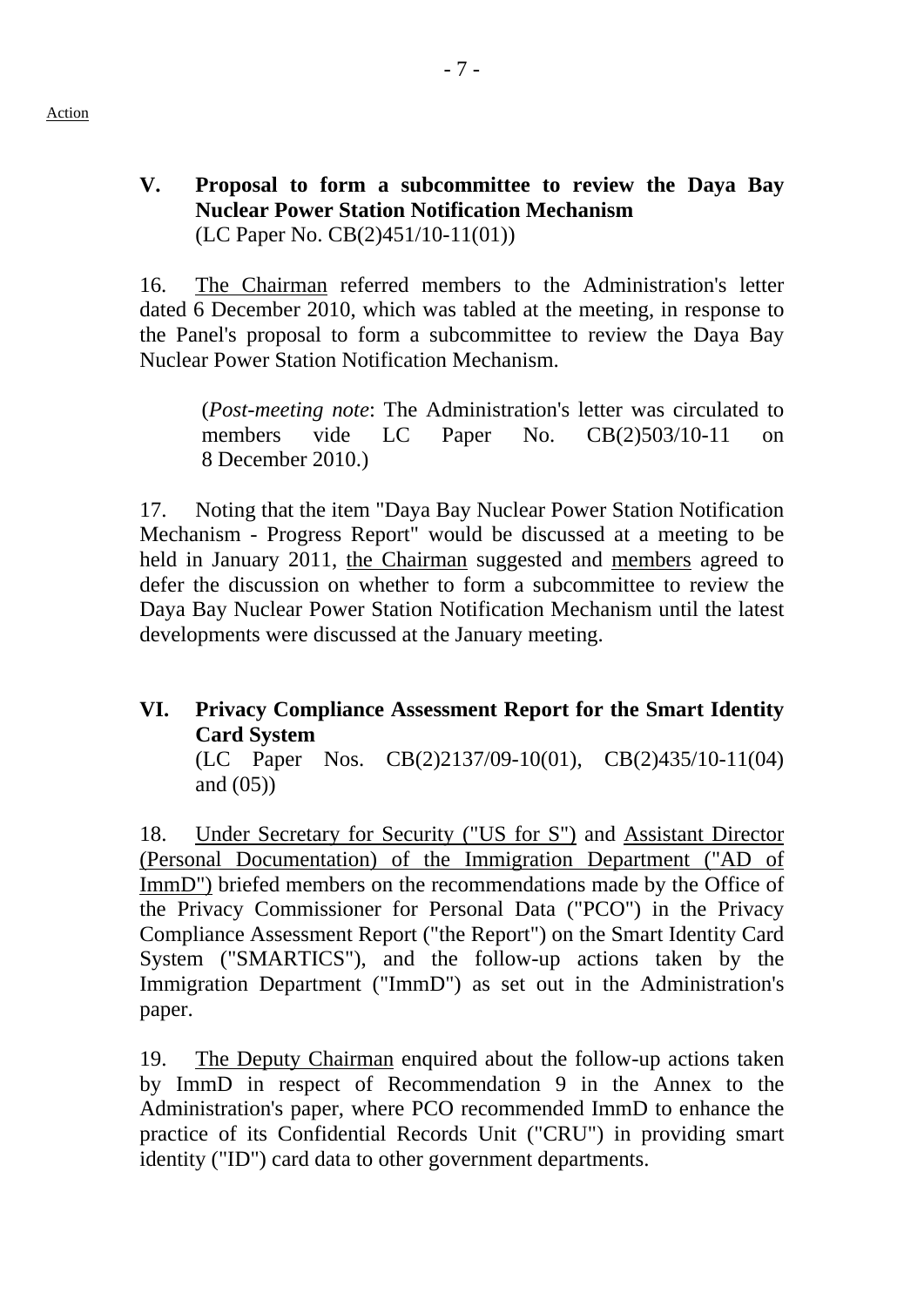20. AD of ImmD responded that under the current practice, the smart ID card data of the person were retrieved from the computer system and the specific data requested in the printed copy were extracted manually before they were provided to the requesting government department. ImmD was enhancing the system so that only the specific data requested would be extracted automatically by the computer system before being printed and provided to the requesting government department. The enhancement work would be completed by February 2011.

21. Referring to paragraphs 4.18 and 4.19 of the Report, the Deputy Chairman asked how ImmD had followed up the issues raised by PCO.

22. AD of ImmD responded that although there were currently guidelines on the classification of personal data in SMARTICS as "restricted" or "confidential", PCO was of the view that the guidelines were not clear enough. Thus, the SMARTICS Security Guidelines had been revised to provide more detailed classification of information in SMARTICS and the relevant handling procedures.

23. Referring to the findings in part (B) of Appendix V to the Report, Dr Margaret NG opined that the findings indicated that ImmD staff had not been provided with sufficient guidelines and training on privacy protection. Dr PAN Pey-chyou asked whether refresher training courses were provided to existing ImmD staff on a regular basis.

24. AD of ImmD responded that all new staff of ImmD were provided training on privacy protection. Refresher training courses were also provided to all staff on a regular basis. Instructions and guidelines specific to a post were also provided to ImmD staff before posting. Circulars, orders and guidelines were circulated to all ImmD staff on a half-yearly basis. In response to the findings of PCO, training sessions on personal data protection had been conducted for ImmD staff between September and November 2010. Such training sessions would also be provided to all new staff. Dr Margaret NG requested the Administration to provide a written response detailing the training on privacy protection provided to ImmD staff after the Report was released.

25. Dr PAN Pey-chyou asked whether ImmD had adopted any measures to prevent unauthorized access to or downloading of personal data in SMARTICS, such as through the USB ports of the computer workstations.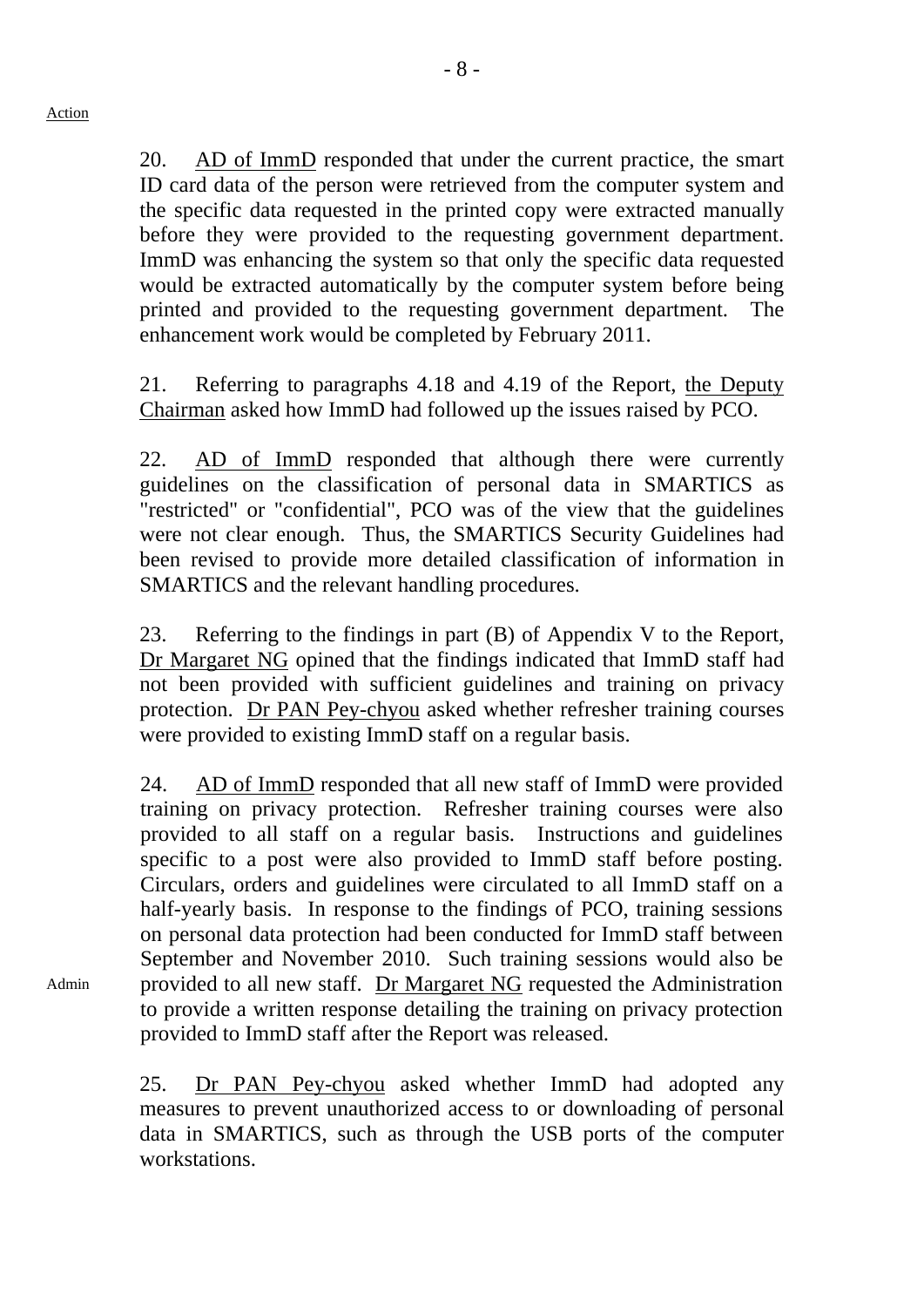26. AD of ImmD explained that unauthorized access to SMARTICS by ImmD staff was prohibited. The workstations of ImmD had no USB ports for its staff to download any data from SMARTICS. All access to personal data in SMARTICS was recorded by the system and such record would serve as evidence in the event of prosecution against the staff concerned.

27. Referring to paragraphs 4.32 and 4.33 of the Report, the Chairman asked whether ImmD had implemented PCO's recommendation of revising the identity card application form to specify clearly the consequences of failing to supply personal data.

28. AD of ImmD responded that as the proposed amendment would apply to all relevant forms involving the collection of personal data by ImmD and other government departments, ImmD had sought further advice from PCO and the Department of Justice on the necessary amendments and wordings. The recommendation concerned had been implemented and the electronic version of the forms on the website of ImmD had been updated. For green management, the paper version of the forms would be revised when the existing stock was used up. In the meantime, if the issue of non-compliance arose upon receipt of an application made in the old form, ImmD staff would verbally explain to the applicants the consequences of failure to supply personal data.

29. Referring to paragraphs 5.54 to 5.59 of the Report, Mr WONG Yuk-man queried why three backup tapes, which were supposed to be recalled from the backup office to the headquarters for recycle use, could not be located in the backup office but were later found located among a pool of scratch tapes in the headquarters.

30. AD of ImmD explained that the discrepancy between the reported and actual location of the tapes was caused by a software error of the recall system. The software error, which was identified in August 2009, was fixed and tested in December 2009. In the meantime, a standing instruction on the handling of such discrepancy scenario in future had been issued. The standing instruction required all ImmD staff to report such irregularities as soon as possible, so that staff of the following shift could proceed to recover the missing backup tapes. He stressed that data stored in backup tapes could only be retrieved by ImmD and all backup tapes would automatically become obsolete after 14 days. Referring to paragraph 5.59 of the Report, Mr WONG Yuk-man requested the Administration to provide a more detailed response on how the

Admin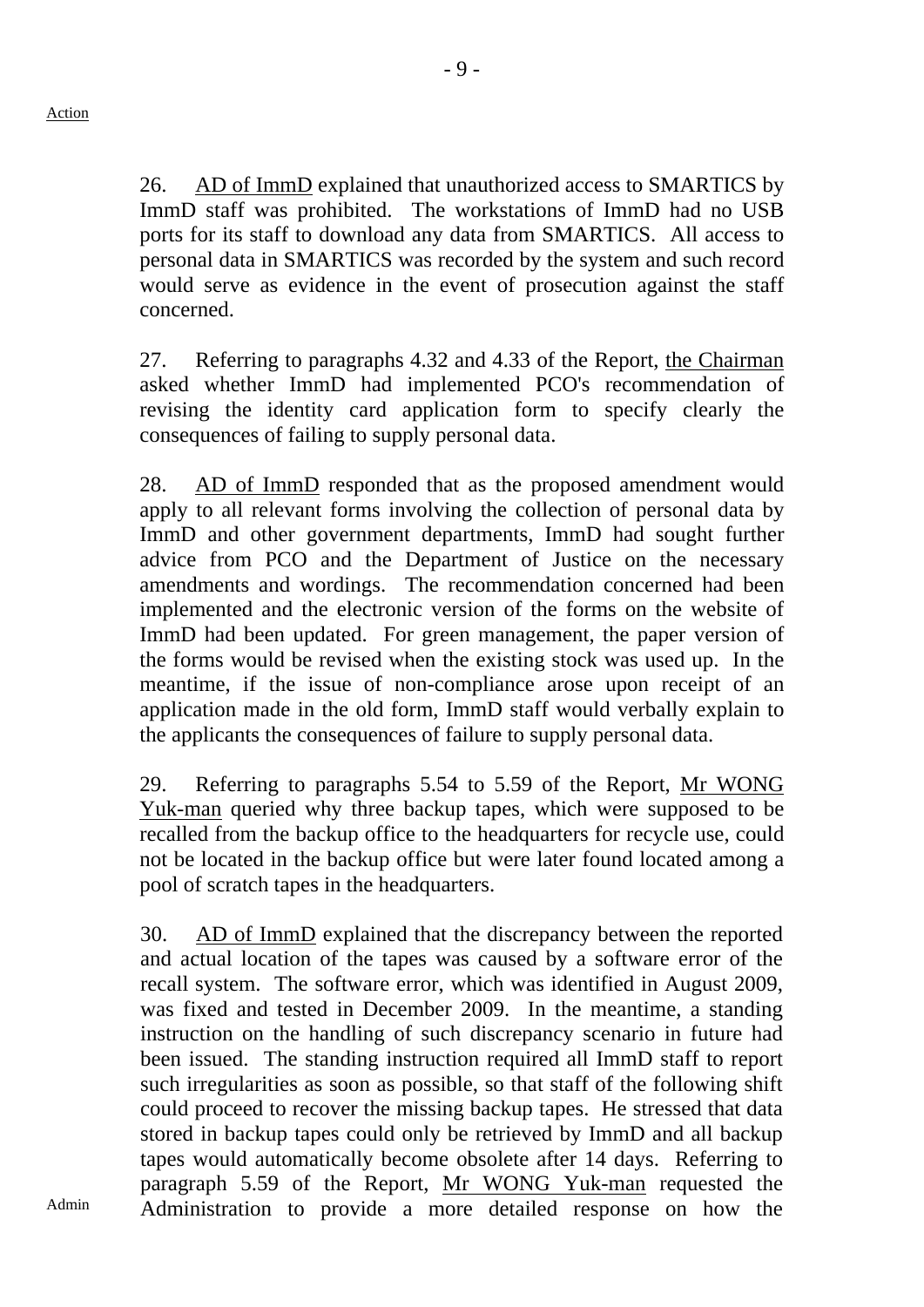Action

movements of backup tapes would be rigorously monitored and how guidelines and procedures would be beefed up where necessary.

Admin 31. The Chairman requested the Administration to provide an update of the measures adopted and actions taken by ImmD between the release of the Report in July 2010 and December 2010.

## **VII. Police measures against cross boundary deceptions**  (LC Paper Nos. CB(2)435/10-11(06) and (07))

32. US for S briefed members on the major features and *modus operandi* of the more common types of cross-boundary deception cases, including "street deception", "telephone scam" and "lottery fraud", and their respective trends. Assistant Commissioner of Police (Crime) ("ACP") advised that the Police had all along been adopting a fourpronged strategy to combat cross-boundary deceptions. Details of the measures taken by the Police against cross-boundary deceptions were set out in the Administration's paper.

33. Mr IP Kwok-him and Mr Paul TSE expressed concern about the prevalence of internet fraud. Referring to common technology crimes, such as electronic auction fraud ("e-auction fraud") and bogus websites, Mr IP and Mr TSE enquired about the Police's measures against such crimes.

34. Echoing Mr IP's and Mr TSE's concern about internet fraud, Dr PAN Pey-chyou said that to his knowledge, there was an increasing trend of swindlers sending out "fishing" emails that purported to be official online correspondence from a company or bank. Victims were then misdirected to a bogus website, which apparently looked the same as the legitimate website. Victims were thus tricked into thinking that they were logging into a genuine website, and entered their personal information as prompted, such as user ID, PIN number, name, address and credit card number. Their personal information was then misused in a variety of ways causing monetary loss to the victim.

- 35. In response, ACP advised that
	- (a) as computer and information technology was advancing rapidly, criminals had taken advantage of technology to commit cyber crimes. The Technology Crime Division ("TCD") under the Commercial Crime Bureau was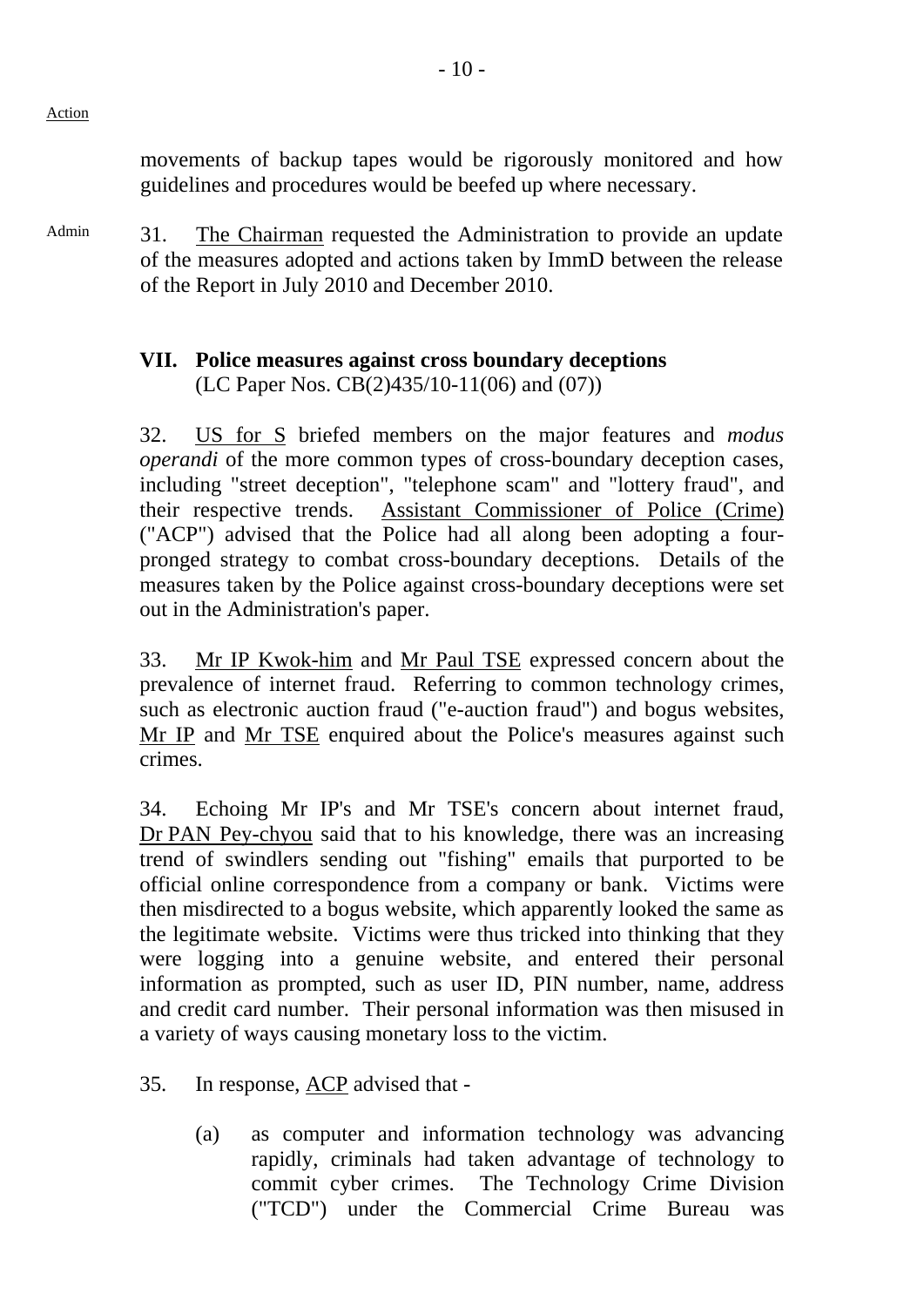- 11 -

committed to the prevention and detection of technology crime. It was tasked to carry out technology-related investigations, collection of digital evidence, forensic examinations of computer systems, and liaison with local and international agencies for timely and efficient exchange of intelligence;

- (b) it was the job of TCD to remind all "netizens" to stay vigilant, thereby avoiding potential crime hazards. To increase public awareness, much publicity had been launched through the media over the past few years. The Police also disclosed the *modus operandi* adopted by fraudsters and disseminated anti-deception messages to the public through various media, such as television programmes, publicity leaflets and posters; and
- (c) whilst the *modus operandi* employed might be different and sophisticated, technology crime was basically not that much different from traditional crime. As a smart "netizen", one should not disclose his or her personal data such as name, email address and passwords in online forums. Any victims of cyber deception cases should report to the Police immediately.

36. Responding to Mr IP Kwok-him's enquiry about the detection rate in respect of e-auction frauds, ACP and Chief Superintendent of Police (Commercial Crime Bureau) advised that -

- (a) the detection rate of e-auction frauds was comparatively low, since deception cases of such nature might involve acts committed outside Hong Kong, thereby imposing technical difficulties in investigation, search for or follow-up on relevant leads, collection of evidence, enforcement and exercise of jurisdiction;
- (b) notwithstanding the difficulties, the Police attached great importance to improving the detection rate of technology crimes. As a matter of fact, TCD had made every effort to detect e-auction frauds. It had issued investigation guidelines to various investigation units. Training of frontline investigators had also been strengthened to enhance their professional capability in investigating technology crimes; and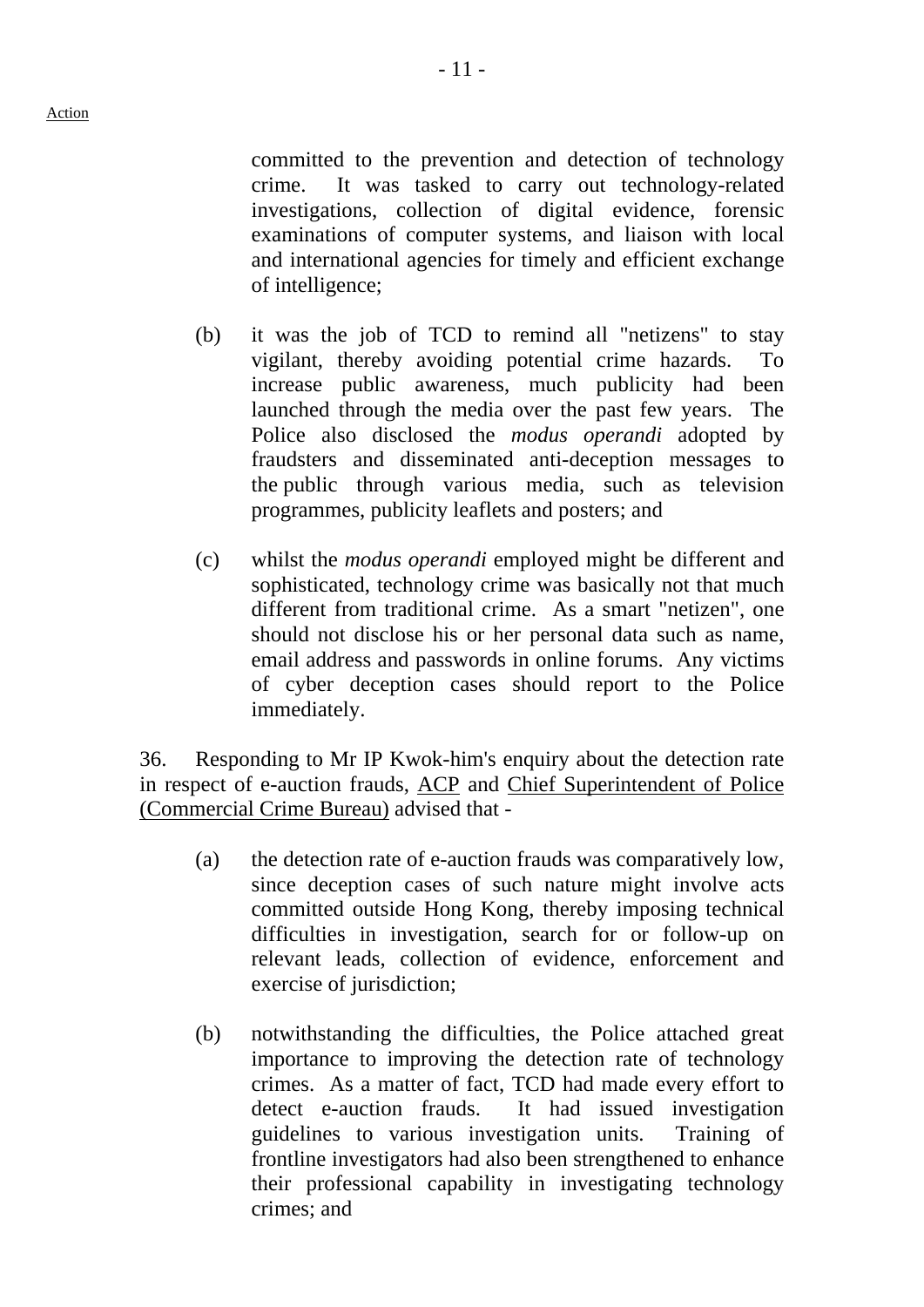#### (c) in a previous operation, the Police had successfully cracked down an e-auction fraud syndicate and arrested two persons suspected of engaging in e-auction fraud.

Admin 37. The Chairman requested the Administration to provide in writing more detailed information on the number of e-auction fraud cases in the past few years and the detection rate for such crime.

> 38. The Deputy Chairman expressed concern over recent media reports about tourists/customers suspected of selling fake gold items to jewellery and goldsmith stores. He asked about the figures and trends in deception cases involving the selling of fake gold items.

> 39. ACP responded that the Police was aware of the recently reported deception cases involving the selling of fake gold artefacts to jewellery and goldsmith stores. Although the cases were widely reported by the media, no report of financial loss had been received from any jewellery or goldsmith shops. The Crime Prevention Bureau had already contacted the leading trade associations in the goldsmith and the jewellery industries to give them advice and to seek their co-operation in reporting fake gold deception cases to the Police if any confirmed or suspected cases were detected.

> 40. The Deputy Chairman held the view that the Police should follow up those cases widely reported by the media in a more proactive manner. He said that the Police should take the initiative to contact the media reporting on the incidents and find out which jewellery stores had suffered loss.

> 41. The Deputy Chairman said that he had recently learned from some members of the public that complaint cases about timeshare schemes which had been reported to the Police were not followed up. He asked whether timeshare schemes were classified as deception, and the Police's course of actions when members of the public who suffered financial loss as a result of joining direct-marketing timeshare schemes reported such cases to the Police.

42. In reply, ACP advised that -

(a) the Police did not receive any reports concerning the marketing/sales tactics of timeshare schemes in 2008. There were six cases in 2009, compared with five in the first nine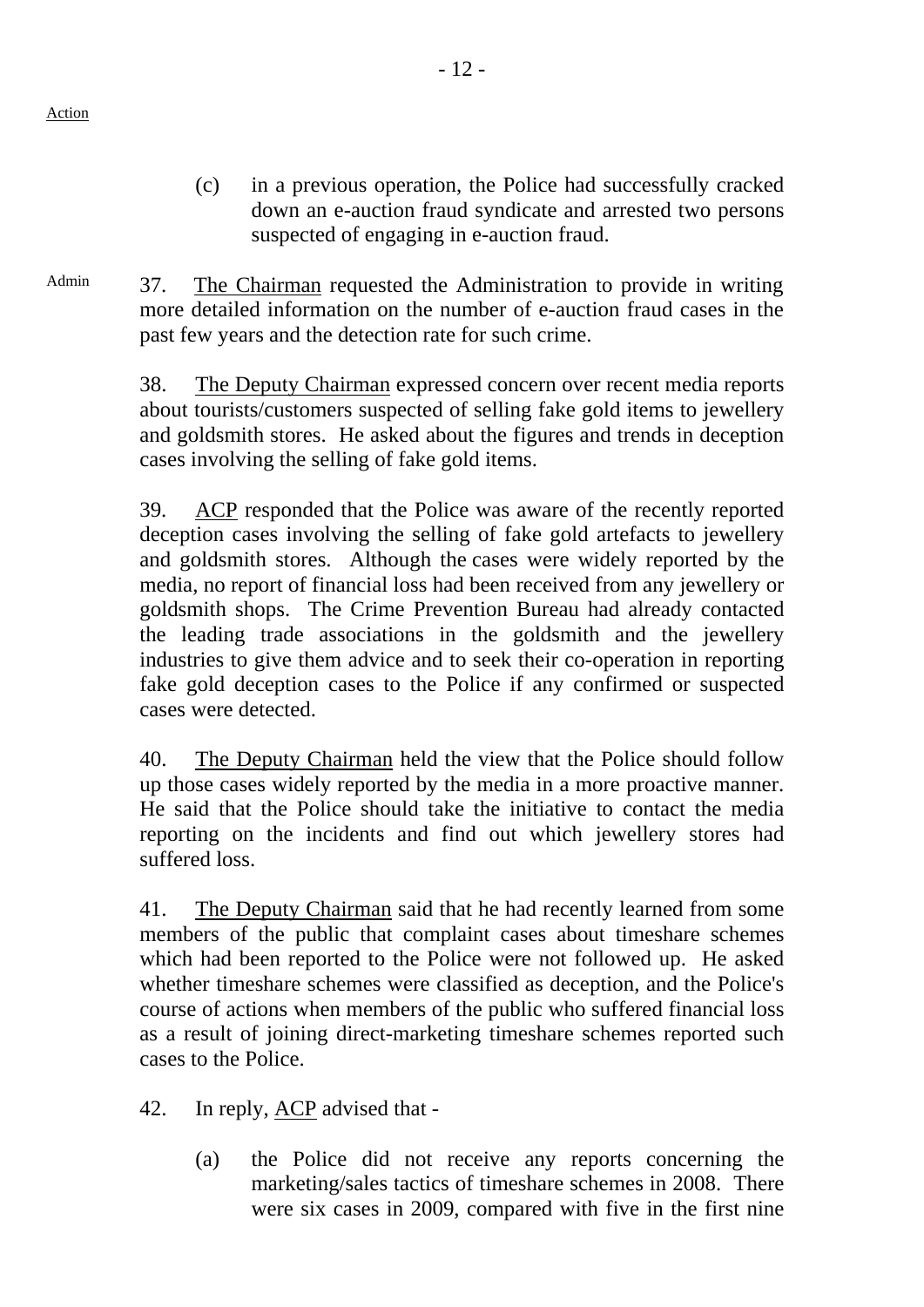- 13 -

months of 2010. The Police had investigated into all 11 cases, to determine whether they contained the elements of the crime of fraud;

- (b) in determining whether or not to conduct an investigation into alleged cases of deception, the Police would take into account various factors, including whether the facts of a case as provided by the complainants would amount to fraud, whether the timeshare sales representatives had used highpressure sales tactics to persuade customers to join the timeshare schemes, and the legal advice obtained from the Department of Justice; and
- (c) the Police would spare no efforts in taking out prosecutions against deception once sufficient evidence was available.

43. Noting the difficulty in collecting evidence to prove the offence of deception in the sales of timeshare schemes, the Deputy Chairman suggested that the Police should consider staging undercover operations to detect whether such element of crime existed.

44. Sharing the Deputy Chairman's concern over the selling of fake gold items, Mr Paul TSE cautioned that such deception cases would have adverse impact on Hong Kong's reputation as a shopping paradise. He urged the Police to step up its efforts in preventing and combating such crime.

45. Dr PAN Pey-chyou said that he had recently received complaints from Mainland residents about investment fraud in the trading of London Gold. He asked whether and what assistance could be provided to the complainants. The Chairman suggested that Dr PAN might pass information about the cases to the Police for follow-up.

46. Responding to the Chairman's enquiry about the mechanism for the dissemination of information and advice to the public on new *modus operandi* identified in deception activities, ACP advised that the Police would ensure timely dissemination of information to the public to avoid the recurrence of similar incidents.

47. The Chairman considered that the Police should step up its efforts to prevent all form of deception through enhanced publicity and education. He suggested that the Police should consider publishing a booklet with exemplary cases featuring the *modus operandi* adopted by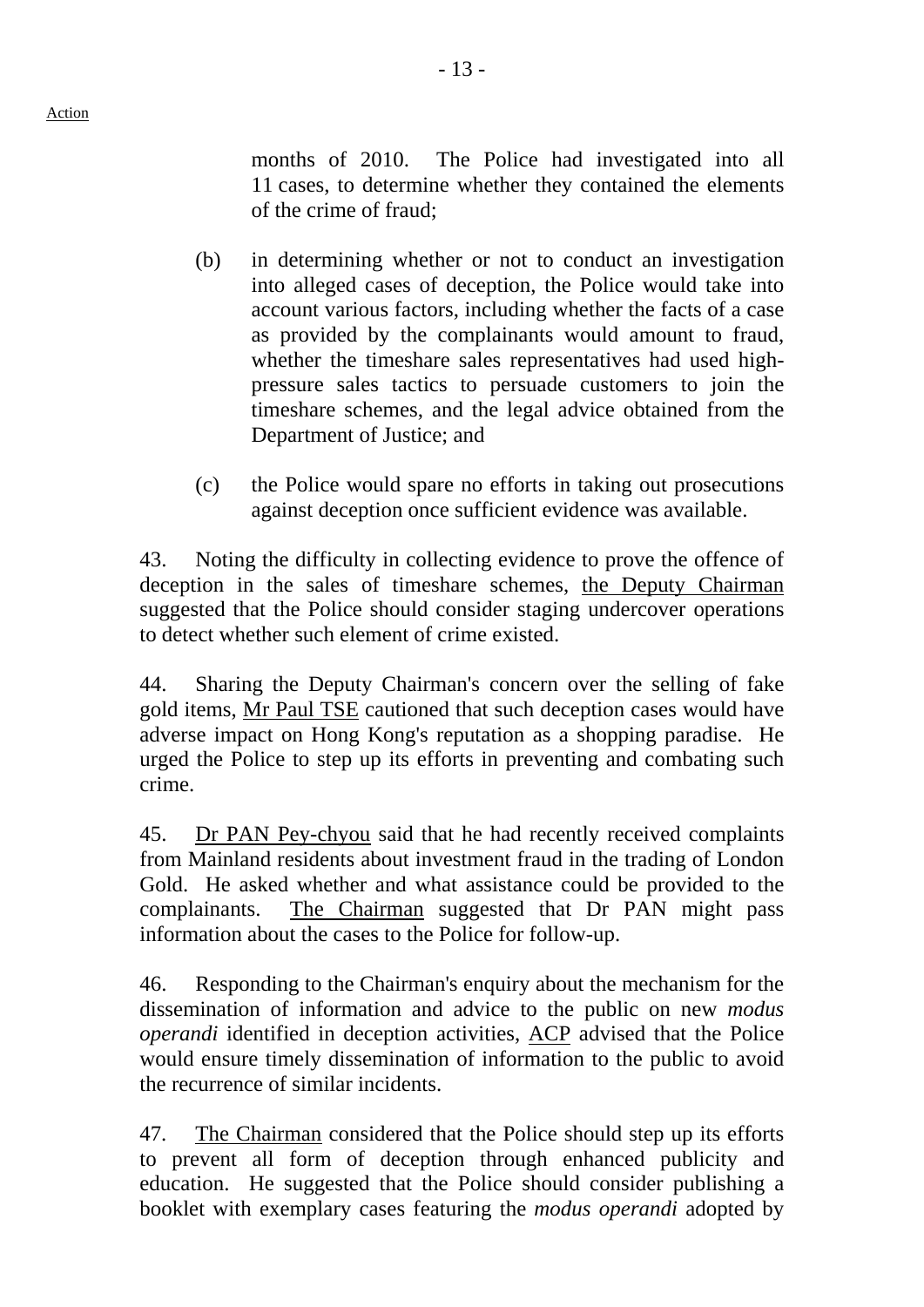fraudsters in different types of deception, to enhance the public's understanding of the subject.

48. ACP took note of the Chairman's suggestion. He stressed that the Police had all along been organizing territory-wide public education and publicity programmes to enhance public's alertness about deception cases commonly found in Hong Kong.

## **VIII. Creation of a Forensic Accountant Grade and a Chief Commission Against Corruption Officer Rank**  (LC Paper No. CB(2)435/10-11(08))

49. Commissioner, Independent Commission Against Corruption ("C/ICAC") briefed members on the proposal for the creation of a new grade of Forensic Accountant ("FA") comprising three ranks and a new rank of Chief Commission Against Corruption Officer ("CCACO") in the Commission Against Corruption Officer ("CACO") grade in the Independent Commission Against Corruption ("ICAC"), as detailed in the paper provided by ICAC.

50. Dr Margaret NG said that investigation of complex corruption cases and supervision of the use of covert surveillance and telecommunications interception in ICAC investigations under the regime provided in the Interception of Communications and Surveillance Ordinance ("ICSO") (Cap. 589) had all along been part of the major duties of ICAC officers. She asked whether there were significant changes over time in the nature of ICAC investigations or the workload among the officers concerned that justified the creation of a new FA grade and the Chief Forensic Accountant ("CFA") post at directorate level, as well as the creation of a new rank and two posts of CCACO in the CACO grade.

51. In response, C/ICAC and Head of Operations/ICAC (Acting) made the following points -

(a) in its report on the Grade Structure Review of the Disciplined Services issued in November 2008, the Standing Committee on Disciplined Services Salaries and Conditions of Service ("SCDS") fully recognized the need for ICAC to develop a special professional cadre of FA by offering a reasonably attractive remuneration package and establishing a clear career path. SCDS considered that establishing a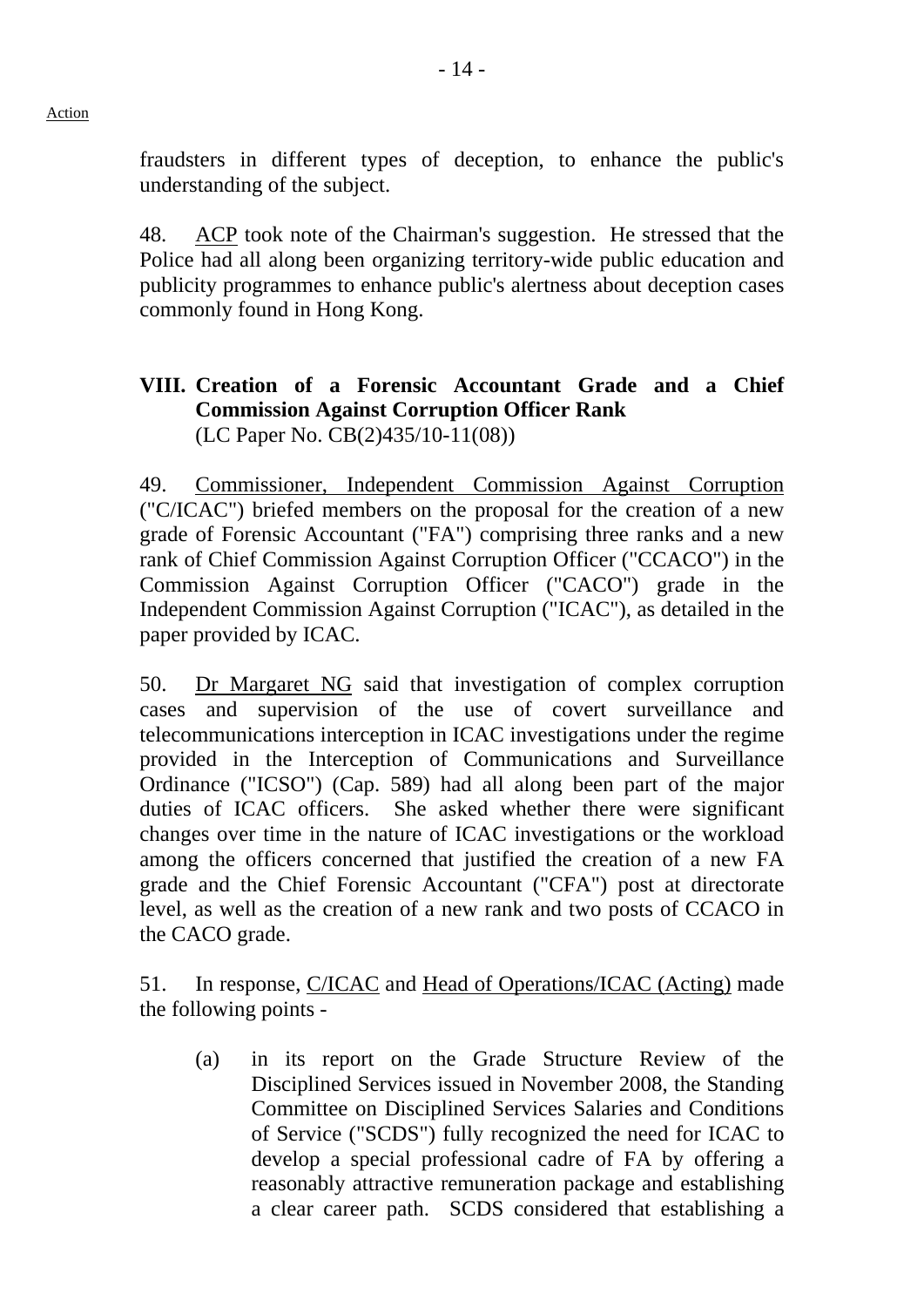dedicated grade of FA in ICAC would openly manifest the determination and efforts of ICAC in fighting corruption and enable ICAC to adjust its pay and requirements to meet its dynamic operational needs;

- (b) there had been an upsurge of corruption-related fraud cases in recent years, many of which involved complex business transactions, financial markets, global flow of funds and cross-border money laundering. Between 2007 and 2009, ICAC processed a total of 515 cases. The heavy caseload had posed a strain on ICAC's manpower resources;
- (c) with the advent of information technology and the rapid changes in the financial markets, corruption cases facilitated by financial fraud were becoming more complex. ICAC was in need of experienced professional with knowledge and integrated skills in accounting, auditing and investigation to provide professional advice to frontline officers in the investigation of complex corruption cases, and give evidence in court on financial and accountancy related matters;
- (d) however, in recent years, there had been an acute shortage of experienced accountants in the market and ICAC had encountered difficulties in retaining qualified and experienced forensic accountants; and
- (e) to rationalize the manpower support in forensic accounting, ICAC proposed to create a new FA grade which would facilitate the offer of a reasonably attractive remuneration package, establish a clear career path for the officers concerned and serve as a form of non-cash recognition for officers working in the Financial Investigation Sections. The establishment of a dedicated grade of FA which had experience and professional expertise in forensic accounting would also increase the credence of ICAC expert witnesses in court proceedings.

52. Regarding the proposal to upgrade two Senior Commission Against Corruption Officer ("SCACO") posts to the proposed new rank of CCACO, Director of Investigation/Private Sector (Acting) advised that at present, each of the 19 investigation/support groups in the Operations Department of ICAC was led by a Principal Investigator ("PI") pitched at the rank of SCACO. Two PIs were, however, performing at a level of